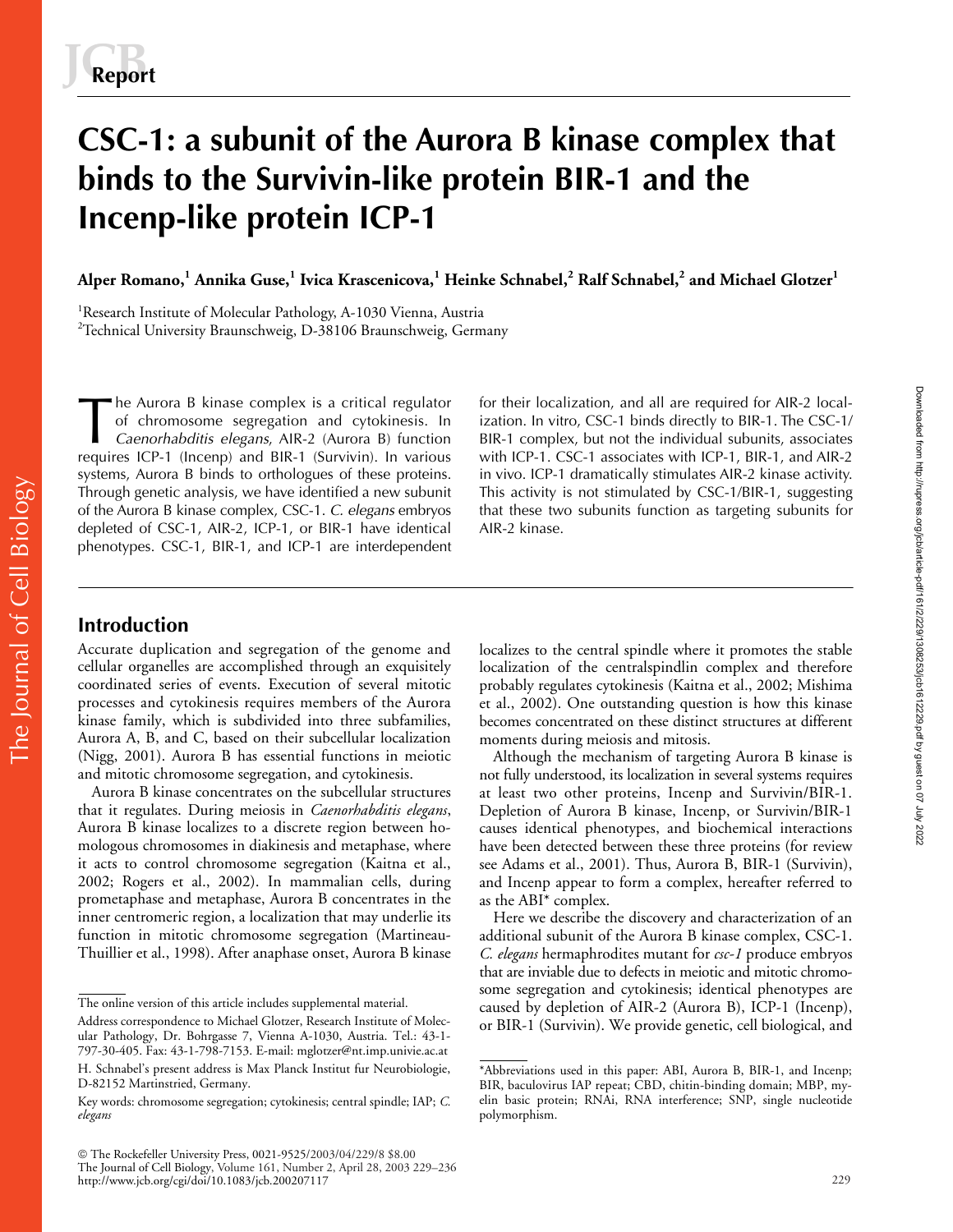Figure 1. *csc-1* **encodes a 27-kD protein required for chromosome segregation and cytokinesis.** (A) *csc-1* mutants have defects in chromosome segregation and cytokinesis. Images shown are selected from a time-lapse Nomarski recording of a wild type and an embryo derived from a homozygous *csc-1(t1171)* mutant hermaphrodite. (B) Schematic depicting the position of the *csc-1* locus. SNP mapping placed *csc-1* between SNP L and SNP R. (C) *csc-1(RNAi)* and *icp-1(RNAi)* cause similar chromosome segregation phenotypes. Embryos dissected from worms expressing GFP– histone H2B and depleted of CSC-1 or ICP-1 by RNAi were imaged by Nomarski and fluorescence optics. Time shown is relative to nuclear envelope breakdown. The GFP signal is shown as a red overlay. (D) The sequence of the CSC-1 protein; the potential coiled-coil region is underlined and the imperfect repeat is double underlined. Glutamine 128, the residue mutated in *csc-1(t1171)*, is indicated by an asterisk.



ATIKPKYRDMPIMEFLASPPDDFYIESGEEEEEGEAAVAVKQELPSEPDM EIDDAAAAQKTSIPIGQNSGRNTVQVKQEPEIDDDAAHETSIPIAPSGQN SGRNTAADEHRRNEIITPAGQVLPLPTLQPEKPFRAPHVDEEIAFSVNGS PLVLAGRTTATAAGKENRKKSKKSGAASKKAAAAAGPLQPETENAGTSV

biochemical evidence that CSC-1 is a subunit of the Aurora B kinase complex.

# **Results and discussion**

# **CSC-1 is a novel 27-kD protein required for chromosome segregation and cytokinesis**

During a large-scale screen for maternal effect embryonic lethal mutations, we isolated a mutant allele (*t1171*) that exhibited the set of phenotypes characteristic of the ABI complex members (Fig. 1 A). In particular, meiotic chromosome segregation and polar body extrusion are defective. During mitosis, spindle assembly appears normal, but chromosome segregation fails entirely and a single large nucleus reassembles in the subsequent interphase. After spindle elongation, a cleavage furrow forms and ingresses, but it fails to ingress to completion, thus producing a multinucleate embryo.

The *csc-1* locus maps to 16 cM on chromosome II. As the known members of the ABI complex map to other regions of the genome, this locus must be distinct, and it was named *csc-1(t1171)* for chromosome segregation and cytokinesis defective. The map position was refined by single nucleotide polymorphism (SNP) mapping to a small region containing 12 predicted genes, four of which were predicted to encode glutathione transferases (Fig. 1 B). The eight unique genes in the region were depleted by RNA interference (RNAi); depletion of one predicted gene product, Y48E1B.12, caused chromosome segregation and cytokinesis defects identical to those seen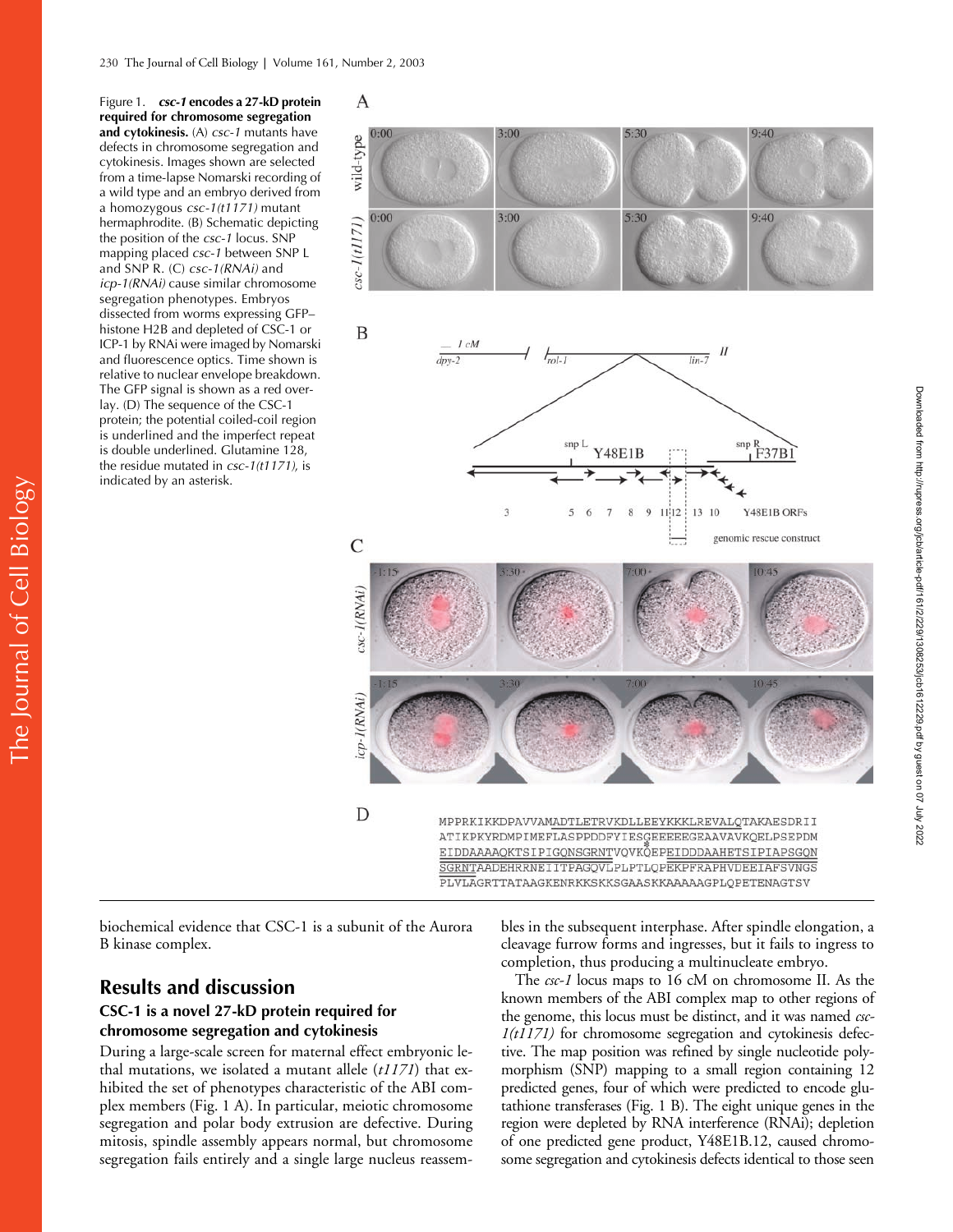

Figure 2. **CSC-1 localizes in a similar manner as ABI complex members.** CSC-1 localization in wild-type embryos was analyzed by immunofluorescence. Staining is observed in the central region of meiotic bivalents during diakinesis (A) and in prometaphase (B) of meiosis I. At anaphase I, CSC-1 localizes to the central region of the meiotic spindle (C). During mitotic metaphase, CSC-1 localizes to the chromosomes (D), and in anaphase, it localizes to the central spindle (E). The CSC-1 signal on the central spindle is wider than that of the centralspindlin component ZEN-4 (F). The above-mentioned staining patterns are absent in *csc-1(RNAi)* embryos (G); anti-tubulin staining demonstrates antibody accessibility (H).

in *csc-1(t1171)* mutant embryos (Fig. 1 C). Chromosome behavior was analyzed using GFP–histone H2B in *csc-1(RNAi)* embryos. These embryos have defects in chromosome congression to the metaphase plate and in segregation of the chromosomes to the spindle poles. The condensed chromosomes do not form a well-ordered metaphase plate, and subsequently the chromatin becomes stretched along the spindle axis, and cytokinesis initiates but ultimately fails (Fig. 1 C). These phenotypes are identical to those observed in embryos depleted for ICP-1 (Fig. 1 C) and AIR-2 (Kaitna et al., 2000).

The *csc-1* locus is predicted to encode a 27-kD protein with a potential coiled coil in the  $NH<sub>2</sub>$  terminus. No other conserved domains were detected. This protein also contains an imperfect direct repeat of 23–25 residues (Fig. 1 D). Surprisingly, with the exception of a sequence from the *C. briggsae* genome, no other sequences in the available databases have significant homology to CSC-1. To confirm the identity of *csc-1*, the gene was sequenced from animals homozygous for *csc-1(t1171)*, and a single point mutation was identified that changes glutamine 128 into a stop codon. In addition, a 2.6-kb genomic fragment can rescue *csc-1(t1171)* to fertility. Worms homozygous for the strong loss of function allele of *csc-1(t1171)* are viable and semi-sterile, producing few embryos, all of which are inviable (average brood size of *dpy-2[e8]* is 51.2 [*n* - 13]; for *dpy-2[e8];csc-1[t1171]* the value is 7.2  $[n = 105]$ ). The viability and incomplete sterility of *csc-1(t1171)* animals may result from perdurance of the maternally provided protein.

# **CSC-1 localizes to meiotic and mitotic chromosomes and to the central spindle during anaphase**

To examine whether CSC-1 shows the same subcellular location as other ABI complex members, a peptide-specific antibody was prepared and used to detect CSC-1 in wild-type embryos. In oocytes, during meiosis I, CSC-1 localizes to a discrete region of meiotic bivalents (Fig. 2, A and B). During anaphase of meiosis I, CSC-1 localizes to the midzone of the meiotic spindle (Fig. 2 C). In mitosis, CSC-1 localizes to chromosomes during metaphase (Fig. 2 D) and to the spindle midzone during anaphase (Fig. 2 E) and telophase. The localization of CSC-1 on the central spindle is significantly broader than the localization of ZEN-4, the kinesin-like protein that is part of the centralspindlin complex (Fig. 2 F). The reactivity of anti–CSC-1 antibodies on chromatin (Fig. 2 G) and the central spindle is abolished in *csc-1(RNAi)* embryos. All features of the localization of CSC-1 are similar to those described for other members of the ABI complex (Schumacher et al., 1998; Severson et al., 2000; Oegema et al., 2001; Kaitna et al., 2002; Rogers et al., 2002).

# **CSC-1, BIR-1, and ICP-1 are mutually dependent for their localization and are all required for AIR-2 localization**

To examine whether CSC-1 is required for the localization of other ABI complex members, RNAi was used to deplete embryos of CSC-1, and the localization of AIR-2, ICP-1, and BIR-1 to meiotic chromosomes was examined by immunofluorescence, as this is the first instance where these proteins are functionally required. All three proteins require CSC-1 to localize to meiotic chromatin (Fig. 3 A, second row), mitotic chromosomes, and the spindle midzone in meiosis and mitosis (unpublished data). To determine whether CSC-1 localization requires ABI complex members, embryos were depleted of AIR-2, ICP-1, and BIR-1 by RNAi, and the localization of CSC-1 was examined by immunofluorescence. CSC-1 localization is dependent on BIR-1 and ICP-1, but independent of AIR-2 (Fig. 3 A, third row). Furthermore, BIR-1 and ICP-1 are interdependent, but AIR-2 indepen-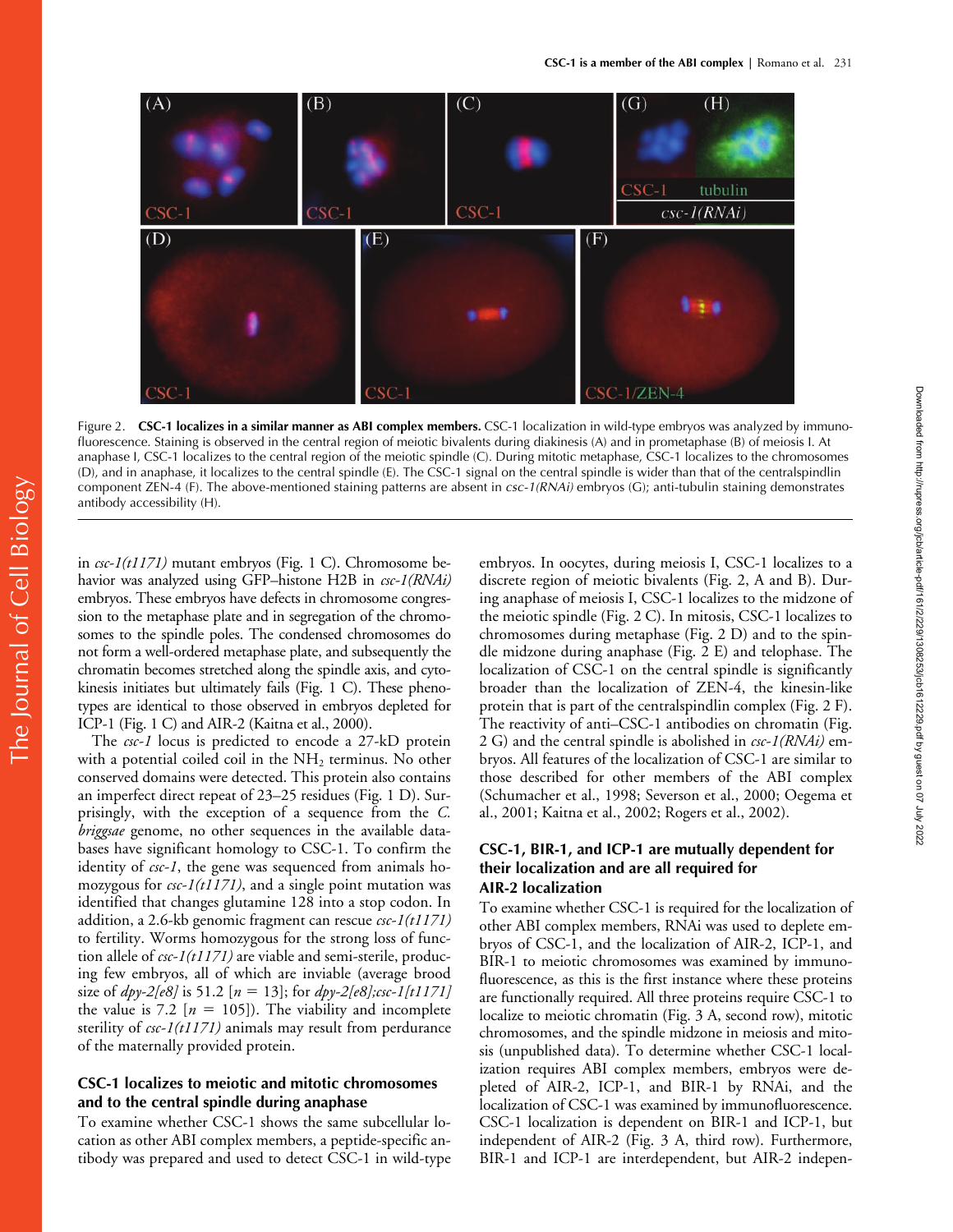



Figure 3. **CSC-1, BIR-1, and ICP-1 are interdependent for their localization.** (A) The localization of CSC-1 and known members of the ABI complex to meiotic chromatin was assayed by indirect immunofluorescence in fertilized oocytes of the indicated genotype. Embryos were costained with an anti-tubulin antibody to control for antibody accessibility. (B) Depletion of CSC-1 and ICP-1 reduces BIR-1 accumulation. Embryo extracts from RNAi-treated worms were analyzed by immunoblotting with antibodies directed against the indicated proteins. Immunoblotting with anti- $\alpha$ -tubulin  $(DM1\alpha)$  antibodies demonstrates equal

protein loading. Control embryo extracts were prepared using an RNAi construct that does not cause a phenotype. Dilutions of the control extracts were run in parallel to allow the degree of depletion to be estimated.

dent, for their proper localization (Fig. 3 A, fourth row; Speliotes et al., 2000; unpublished data). Thus, CSC-1, BIR-1, and ICP-1 are mutually interdependent, but AIR-2 independent, for their localization to chromosomes. AIR-2 requires CSC-1, BIR-1, and ICP-1 to localize to chromosomes.

To examine whether these localization dependencies may also be due to an effect on protein stability, we performed Western blots on embryos isolated from RNAi-treated worms and assessed the levels of ICP-1, AIR-2, CSC-1, and BIR-1. Depletion of CSC-1 and ICP-1 reduced the levels of BIR-1 significantly, whereas depletion of BIR-1 and AIR-2 did not greatly affect the accumulation of the other subunits (Fig. 3 B). These results suggest a functional interaction between CSC-1 and BIR-1.

### **CSC-1 associates with ABI complex members in vivo and binds to BIR-1 in vitro**

As CSC-1, BIR-1, and ICP-1 are interdependent for their localization, these proteins likely form a protein complex in vivo. To examine whether such a complex exists, we used Western blotting to determine if anti–CSC-1 immunoprecipitates (IPs) contain ABI complex members. Indeed, both BIR-1 and ICP-1 associate with CSC-1 in *C. elegans* embryo extracts (Fig. 4 A). We conclude that in vivo, CSC-1 is a member of the ABI complex.

The results above suggest that CSC-1 might directly bind to one of the members of this complex. To examine this possibility, binding assays were performed using in vitro–translated proteins. CSC-1 and BIR-1 associate in the absence of any other nematode proteins (Fig. 4 B). The baculovirus

IAP repeat (BIR) domain of BIR-1 is stabilized by a  $\text{Zn}^{2+}$ atom that is coordinated by three cysteine residues and a histidine. The interaction between CSC-1 and BIR-1 is abolished when  $Zn^{2+}$  is chelated with 1,10 *O*-phenanthroline and restored by addition of excess zinc. In addition, mutation of BIR-1 at cysteine 83, one of the residues predicted to chelate zinc, to alanine, abolishes the interaction between CSC-1 and BIR-1 (Fig. 4 B). We conclude that the interaction between CSC-1 and BIR-1 requires a native,  $Zn^{2+}$ bound BIR domain. Furthermore, as several studies indicate that recombinant Survivin forms a stable dimeric structure (Shi, 2000), we investigated whether CSC-1 binds to a dimer of BIR-1 and whether the residues implicated in dimer formation are critical for the interaction between CSC-1 and BIR-1. We have not observed any indications that BIR-1 is a dimer when bound to CSC-1 (see Fig. S1, available at http://www.jcb.org/cgi/content/full/ jcb.200207117/DC1).

# **Efficient binding of the CSC-1/BIR-1 subcomplex to ICP-1 and formation of a multiprotein complex that activates AIR-2 kinase activity**

We next investigated whether BIR-1, CSC-1, or the BIR-1/ CSC-1 complex biochemically interacts with ICP-1 and AIR-2 kinase. Cell lysates were prepared from insect cells infected with baculoviruses expressing the individual proteins. Using chitin-binding domain (CBD)–tagged ICP-1, we examined whether a complex could be formed between ICP-1 and CSC-1 or BIR-1 by mixing these lysates and recovering the tagged ICP-1 on chitin beads. In these binary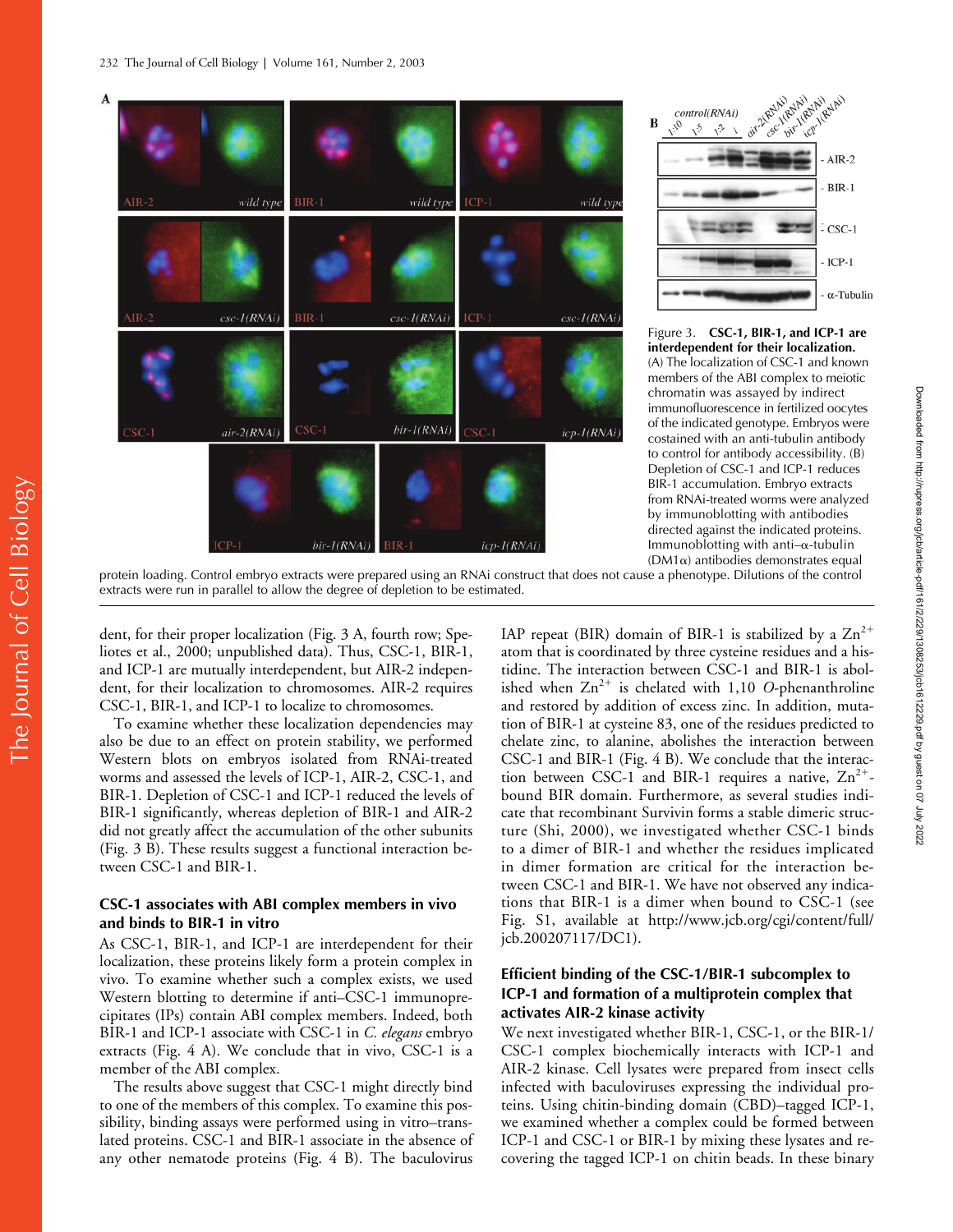

Figure 4. **CSC-1 associates with ABI complex members in vivo and in vitro.** (A) Whole cell extracts were prepared from wild-type embryos and immunoprecipitated with anti–CSC-1 antibodies. Western blots of the immunoprecipitates reveal that BIR-1 and ICP-1 associate with CSC-1. The coprecipitation of ICP-1 and BIR-1 is specific because it required anti–CSC-1 antibodies (lane 3) and embryonic lysates (lane 4). (B) CSC-1 binds to BIR-1 in vitro, and this interaction requires Zinc binding by BIR-1. Zinc chelation prevents the CSC-1/BIR-1 interaction. Mutation of one of the cysteine

residues of BIR-1 (C83) predicted to coordinate zinc abolishes the interaction with CSC-1. CSC-1 and BIR-1 were translated in vitro in the presence of [<sup>35</sup>S]methionine and mixed in the presence of the indicated compounds. Immunoprecipitations were run on SDS-PAGE and the radioactive products detected with a phosphoimager. Luciferase (Luc) was included as a nonspecific control for the binding reactions.

binding assays, no detectable interactions were found between ICP-1 and CSC-1; a weak but reproducible interaction was observed between ICP-1 and BIR-1. However when lysates containing all three subunits were mixed, robust formation of an ICP-1/BIR-1/CSC-1 complex was observed (Fig. 5 A). These data, combined with the previous observation of a robust BIR-1/CSC-1 complex, suggest that

ICP-1 binds strongly to this subcomplex, but not to the individual subunits.

Our previous studies showed that the COOH-terminal conserved domain of ICP-1 is sufficient to bind to AIR-2 (Kaitna et al., 2000). We therefore tested whether AIR-2 also binds directly to CSC-1 or BIR-1 or whether the presence of CSC-1/BIR-1 alters the binding of AIR-2 to ICP-1.



Figure 5. **Recombinant AIR-2, ICP-1, CSC-1, and BIR-1 form complexes in vitro.** AIR-2, ICP-1, CSC-1, and BIR-1 were individually expressed in insect cells, and lysates were mixed as indicated, purified using the CBD affinity tag, and analyzed by Western blotting to detect protein– protein interactions among ABI complex members. The Western blots shown in A, B, and C were processed in parallel. (A) CBD-tagged ICP-1 does not bind to CSC-1 and binds weakly to BIR-1. All three proteins together form a robust complex in vitro, CBD–ICP-1 binds to AIR-2–His, and the complex containing all four subunits can be reconstituted in vitro. (B) Using CBD-tagged AIR-2, similar complexes can be reconstituted. ICP-1 binds to CBD–AIR-2. CBD–AIR-2 does not bind to CSC-1 or BIR-1 individually, nor to the CSC-1/BIR-1 complex, but it does bind to the CSC-1/BIR-1/ICP-1 complex. The bottom panel shows the corresponding kinase activity using MBP as a substrate. ICP-1 is required for AIR-2 activity, and CSC-1 and BIR-1 do not enhance the MBP phosphorylation. (C) Control binding reactions for A and B show that little binding is observed in the absence of CBD-tagged subunits. (D) Coomassie staining of SDS-PAGE of purified soluble ABI complex. Insect cells were coinfected with the indicated combinations of viruses. The subunits containing the affinity tag used for the purification are indicated by a square. Uncleaved CBD–AIR-2 is indicated by an asterisk. The lower panel shows kinase activity toward MBP. The amount of kinase activity in lanes 1 and 2 correlates with the abundance of AIR-2 and ICP-1 (see also B).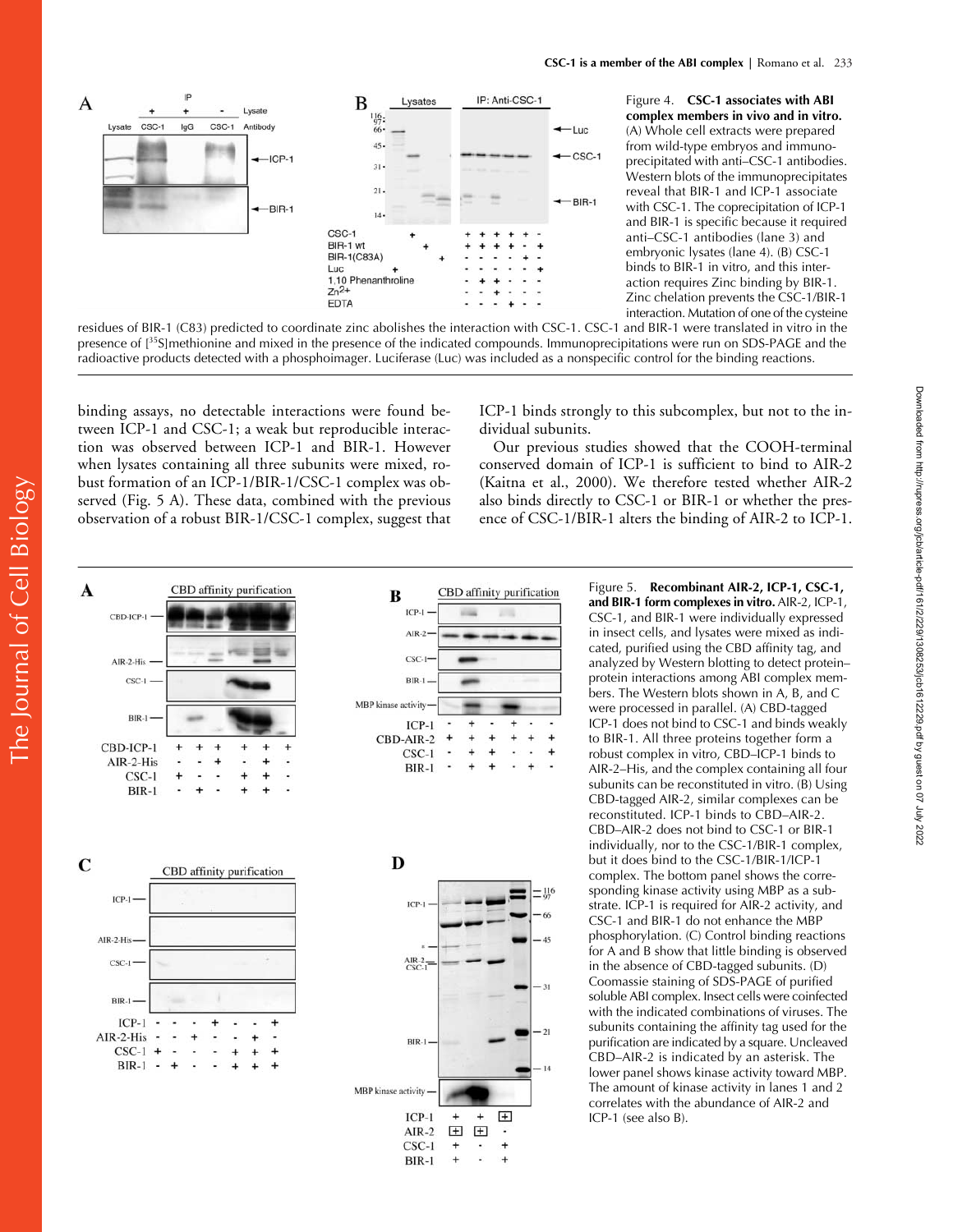Binary binding assays using epitope-tagged ICP-1 or AIR-2 confirmed the previously established interaction between ICP-1 and AIR-2, but no significant interactions were observed between AIR-2 and CSC-1 or BIR-1 (Fig. 5, A and B). Moreover, AIR-2 did not bind appreciably to the CSC-1/BIR-1 complex, except in the presence of ICP-1 (Fig. 5 B). In addition, the presence or absence of CSC-1/BIR-1 did not significantly affect the interaction between ICP-1 and AIR-2. The binding of AIR-2 to BIR-1 required CSC-1 (and ICP-1) and vice versa. Thus, AIR-2 can associate with the CSC-1/BIR-1 subcomplex, but this interaction is likely indirect via ICP-1.

The CSC-1/BIR-1/ICP-1 complex associates with AIR-2, raising the possibility that it regulates its activity. AIR-2 is not active above background levels, using myelin basic protein (MBP) as a substrate, when expressed alone in insect cells. Mixing of AIR-2–containing lysates with CSC-1, BIR-1, or both did not activate AIR-2 kinase. However, AIR-2 was significantly activated upon mixing with an ICP-1–containing lysate (Fig. 5 B). We next assessed whether CSC-1 or BIR-1, either alone or in combination, affected the ICP-1–activated kinase activity. We did not observe a significant, reproducible change in the ICP-1–stimulated AIR-2 kinase activity. These data confirm earlier reports that ICP-1 is an activator of AIR-2 (Kang et al., 2001; Bishop and Schumacher, 2002) and suggest that CSC-1 and BIR-1 do not function primarily by regulating AIR-2 kinase activity, at least toward the model substrate MBP.

AIR-2/ICP-1/CSC-1/BIR-1 form a robust complex, which was purified to obtain an indication of the relative abundance of each subunit in the complex. We coinfected insect cells with viruses that express CBD–AIR-2, ICP-1, CSC-1, and BIR-1 and purified AIR-2 and associated proteins by chitin affinity chromatography. The complex was eluted from chitin beads using the tobacco etch virus (TEV) protease to cleave a recognition site that was engineered between the CBD tag and AIR-2. These preparations contained approximately equal levels of CSC-1, BIR-1, and ICP-1 and slightly more AIR-2 (which carried the affinity tag) (Fig. 5 D). This complex has high kinase activity against MBP. We also purified a complex containing only AIR-2 and ICP-1. The kinase activity of both preparations paralleled the amount of AIR-2 and ICP-1, again indicating that CSC-1 and BIR-1 do not greatly affect AIR-2 kinase activity (Fig. 5 D).

### **Composition and function of the ABI complex**

Genetic, cell biological, and biochemical assays indicate that CSC-1 functions as an essential subunit of the ABI kinase complex. This complex mediates chromosome segregation and cytokinesis in *C. elegans* and many other eukaryotic organisms. To understand these fundamental cellular events, it is critical to understand the function of this kinase complex and identify its important substrates. Furthermore, it is important to investigate the enzyme itself by characterizing its composition, establishing how it localizes, and deciphering how its activity is regulated. By genetic and cell biological criteria, CSC-1 is essential for all known functions of the Aurora B kinase, AIR-2. CSC-1 is required for AIR-2 localization, and the cellular consequences of CSC-1 depletion are

identical to that of AIR-2. However, biochemical analysis indicates that AIR-2 kinase activity in vitro does not require CSC-1. Thus, we suggest that a complex containing CSC-1/ BIR-1/ICP-1 functions to localize and activate AIR-2, the activation function being provided principally by ICP-1.

### **Conservation of CSC-1**

Whereas AIR-2, BIR-1, and ICP-1 have well-defined orthologues in many other eukaryotes, we have been unable to detect proteins with significant similarity to CSC-1 in any other organism except for *C. briggsae*. One possibility is that CSC-1 is unique to nematodes. Alternatively, our failure to identify an orthologue of CSC-1 could be due to weak conservation at the primary sequence level. Finally, CSC-1 function might be provided by one of the previously characterized members of the ABI complex in other organisms. Vertebrate Survivin has been reported to bind directly to Incenp (Wheatley et al., 2001), the  $NH<sub>2</sub>$  terminus of Incenp is sufficient to interact with Survivin in a cell extract system (Bolton et al., 2002), and affinity purification of Sli15p reveals coassociation of Ipl1p and Bir1p (the budding yeast orthologues of ICP-1, AIR-2, and BIR-1, respectively) (Cheeseman et al., 2002). In addition, interactions have been detected between Survivin and Aurora B (Wheatley et al., 2001; Bolton et al., 2002; Chen et al., 2003). In contrast, we have found that stable interaction of ICP-1 and BIR-1 as well as AIR-2 and BIR-1 requires CSC-1 (ICP-1 is also required in the latter case). A simple model is that the function of Incenp has diverged into two polypeptides, ICP-1 and CSC-1, at some point during evolution. However, we have not detected significant primary sequence conservation between CSC-1 and the NH<sub>2</sub>-terminal domain of vertebrate Incenp, though both proteins do contain regions predicted to form a coiled coil.

Although the split gene model for *csc-1* is speculative, it is not without precedent. For example, in most organisms, separase is an inactive dimeric complex that is activated by degradation of its partner, securin. In *Drosophila*, however, separase is an inactive trimer that is activated by degradation of one subunit (Jager et al., 2001).

### **Subcellular targeting of the ABI complex**

Our results provide some insight as to how the ABI complex concentrates on the structures it regulates in a cell cycle– dependent fashion, namely meiotic and mitotic chromosomes and the central spindle. The interdependence of BIR-1, ICP-1, and CSC-1 for centromeric localization (as well as to the central spindle) indicates that the binding sites for the ABI complex depend on all three (and perhaps additional) subunits. Binding of the ABI complex to chromosomes is dependent upon the integrity of the cohesin complex (Sonoda et al., 2001; Kaitna et al., 2002). This dependency is intriguing because one function that has been suggested for the ABI complex is to regulate microtubule–kinetochore interactions in response to tension exerted between associated sister chromatids (Kaitna et al., 2002; Tanaka et al., 2002).

The other prominent site of localization of the ABI complex is the central spindle. Notably, there are at least two distinct domains within the central spindle, a tightly restricted one that contains the centralspindlin complex and a some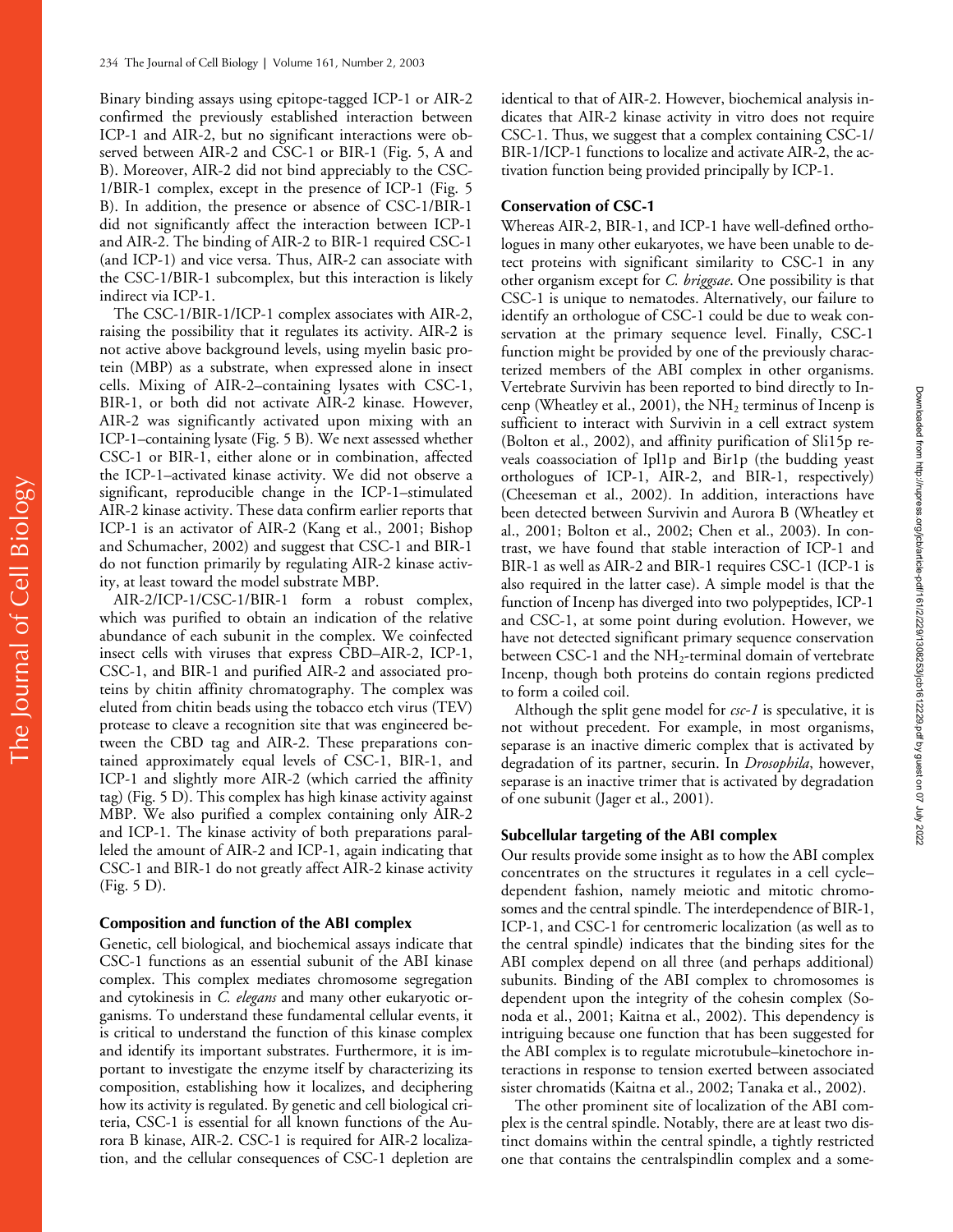what broader domain in which the ABI complex localizes. Whereas stable localization of the centralspindlin complex requires the ABI complex (Kaitna et al., 2000), localization of the ABI complex is largely independent of centralspindlin (Jantsch-Plunger et al., 2000). Evidence is accumulating that posttranslational modification of the ABI complex regulates its redistribution to the spindle midzone. Aurora B kinase activity is required for the release of ABI complex members from chromosomes during anaphase and for association of the ABI complex with the central spindle (Severson et al., 2000; Murata-Hori and Wang, 2002; unpublished data).

### **Concluding remarks**

The results presented here establish that the Aurora B kinase associates with a multisubunit targeting complex composed of CSC-1, BIR-1, and ICP-1. ICP-1 binds to the CSC-1/ BIR-1 complex and to AIR-2; this latter interaction activates the catalytic activity of AIR-2 (Kang et al., 2001; Bishop and Schumacher, 2002; this paper). It remains to be determined how the BIR-1/CSC-1/ICP-1 subcomplex localizes to chromosomes and the central spindle, thereby recruiting Aurora B to these sites. CSC-1 and BIR-1 may have additional functions, such as regulating the substrate specificity of Aurora B.

# **Materials and methods**

### **Worm strains and alleles**

Strains used in this study include GE896 *dpy-2(e8) csc-1(t1171)*/*mnC1* [II], *him-3(e1147)*, MG303 ruIs32[pAZ132:pie-1/GFP/histoneH2B] III (derived from AZ212), Bristol N2, and CB4856, which were obtained from the Caenorhabditis Genetics Center.

#### **Genetic mapping and genomic rescue**

*csc-1* was mapped to 16 cM on LGII. Fine mapping was performed using SNPs in crosses of GE896 with CB4856 (SNP data and primer sequences available on request). A 2.6-kb genomic fragment was coinjected with *rol-6(su1006)* and myo-2:GFP into GE896. Lines were established from Rol hermaphrodites. Dpy Rol worms were scored for fertility; 6/10 lines had rescue activity.

#### **RNAi**

The Journal of Cell Biology

The Journal of Cell Biology

Target sequences were PCR amplified from *C. elegans* cDNA, cloned into L4440 (provided by Andy Fire, Carnegie Institution of Washington, Baltimore, MD), transformed into HT115(DE3), and grown overnight. Nematode growth plates containing IPTG and ampicillin were seeded with these cultures for 24 h at 20°C. L4 animals were grown on these plates for 2 d at 20C before analysis.

#### **Immunostaining and microscopy**

Immunostaining and microscopy were performed as previously described (Kaitna et al., 2002). Antibody sources and dilutions were as follows: Rb anti–phos-H3(S10) (Upstate Biotechnology), 1:500; Rb anti– CSC-1,1:750; Rb anti–AIR-2, 1:750; Rb anti–BIR-1 (Speliotes et al., 2000), 1:100; Rb anti-ICP-1 (Oegema et al., 2001), 1 μg/ml; Mo anti-GFP antibodies (Roche), 1:1,000; and rat YOL1/34 anti-tubulin monoclonal antibody, 1:300.

### **Anti–CSC-1 antibodies**

CSC-1–specific antisera were produced in rabbits (Gramsch Laboratories) using a COOH-terminal peptide (CGPLQPETENAGTSV) coupled to keyhole limpet hemocyanin. An antibody raised against an NH<sub>2</sub>-terminal peptide provided essentially identical results in immunofluorescence and immunoprecipitation assays. Antibodies were affinity purified using immobilized peptides.

#### **Embryo extract preparation**

1 ml of *C. elegans* embryos obtained by alkaline hypochlorite treatment of gravid hermaphrodites was diluted in 1 ml buffer A (20 mM Hepes, 50 mM NaCl, 2 mM  $MgCl<sub>2</sub>$ , 5 mM EGTA, and 0.5% Triton X-100) and frozen in liquid nitrogen. The frozen pellets were ground to powder in a liquid nitrogen–cooled mortar. The powder was diluted in 1 ml buffer A and centrifuged at  $20,000$  g for 10 min at  $4^{\circ}$ C.

### **In vitro binding assays**

Proteins were expressed in vitro with the TNT reticulocyte lysate system (Promega) in the presence of [<sup>35</sup>S]methionine and cysteine (Translabel; ICN Biomedicals). After translation,  $10 \mu$  of each translation product was diluted in 80  $\mu$ l buffer A and incubated at 4°C for 30 min. Where indicated, EDTA was added to 10 mM; 1,10 *O*-phenanthroline 2 mM; and  $ZnCl<sub>2</sub>$  5 mM. Proteins were immunoprecipitated or affinity purified with chitin beads. Proteins bound to the beads were analyzed by SDS-PAGE followed by autoradiography with a phosphoimager.

#### **Expression of recombinant proteins and kinase assay**

Recombinant baculoviruses were produced in Sf9 cells using the Bac-to-Bac system (Invitrogen). Recombinant proteins were expressed in High Five cells. Cells were harvested 48 h after viral infection and lysed in 20 mM Hepes, pH 7.5, 150 mM NaCl, 5 mM EGTA, 2 mM MgCl<sub>2</sub>, 1 mM PMSF,  $0.1\%$  Triton X-100, 5 mM  $\beta$ -mercaptoethanol, 10  $\mu$ g/ml leupeptin, 10  $\mu$ g/ml pepstatin. The lysates were centrifuged at 15 krpm for 10 min at 4C. For binding experiments, equal volumes of the extracts were mixed in the indicated combinations (control extracts were substituted where appropriate) and recovered by overnight binding to chitin beads. Beads were washed in lysis buffer or kinase buffer and assayed for by Western blotting or MBP kinase activity.

Soluble purified recombinant protein complexes were obtained by coinfection of insect cells with the indicated viruses, and the purified complexes were eluted from chitin beads by incubation with tobacco etch virus (TEV) protease. Eluates were visualized by SDS-PAGE, and  $\sim$ 20–60 ng of protein was assayed for kinase activity.

Kinase reactions were performed for 20 min at 20°C in kinase buffer (20 mM Hepes, pH 7.5, 150 mM NaCl, 10 mM MgCl<sub>2</sub>, 1 mM DTT, 0.5  $\mu$ M okadaic acid, 50 μM ATP, 50 μCi/ml [γ-<sup>32</sup>P]ATP [NEN Life Science Products], 250 ng/µl MBP). Reactions were separated by SDS-PAGE, and radioactive phosphate incorporation was visualized by phosphoimaging.

### **Online supplemental material**

A supplemental figure (Fig. S1) is available at http://www.jcb.org/cgi/content/ full/jcb.200207117/DC1. This figure provides evidence that formation of the CSC-1/BIR-1 complex is insensitive to mutations of residues suggested to be involved in dimerization of the BIR-1 orhtologue, Survivin.

We thank Pierre Gönczy and Tony Hyman for help with the initial characterization of the *t1171* allele, Liz Speliotes, H. Robert Horvitz, and Karen Oegema for providing antibodies, Tim Clausen for helpful discussions, and Susanne Kaitna and Jan-Michael Peters for comments on the manuscript.

This work has been supported by Boehringer Ingelheim, the Wiener Wirtschafts Förderungs Fonds, and an EMBO YIP award to M. Glotzer.

Submitted: 22 July 2002 Revised: 6 March 2003 Accepted: 6 March 2003

# **References**

- Adams, R.R., M. Carmena, and W.C. Earnshaw. 2001. Chromosomal passengers and the (aurora) ABCs of mitosis. *Trends Cell Biol.* 11:49–54.
- Bishop, J.D., and J.M. Schumacher. 2002. Phosphorylation of the carboxy-terminus of INCENP by the Aurora B kinase stimulates Aurora B kinase activity. *J. Biol. Chem.* 277:27577–27580.
- Bolton, M.A., W. Lan, S.E. Powers, M.L. McCleland, J. Kuang, and P.T. Stukenberg. 2002. Aurora B kinase exists in a complex with Survivin and INCENP and its kinase activity is stimulated by Survivin binding and phosphorylation. *Mol. Biol. Cell*. 13:3064–3077.
- Cheeseman, I.M., S. Anderson, M. Jwa, E.M. Green, J. Kang, J.R. Yates III, C.S. Chan, D.G. Drubin, and G. Barnes. 2002. Phospho-regulation of kinetochoremicrotubule attachments by the Aurora kinase Ipl1p. *Cell.* 111:163–172.
- Chen, J., S. Jin, S.K. Tahir, H. Zhang, X. Liu, A.V. Sarthy, T.P. McGonigal, Z. Liu, S.H. Rosenberg, and S.C. Ng. 2003. Survivin enhances Aurora-B kinase activity and localizes Aurora-B in human cells. *J. Biol. Chem.* 278:486–490.
- Jager, H., A. Herzig, C.F. Lehner, and S. Heidmann. 2001. *Drosophila* separase is required for sister chromatid separation and binds to PIM and THR. *Genes*